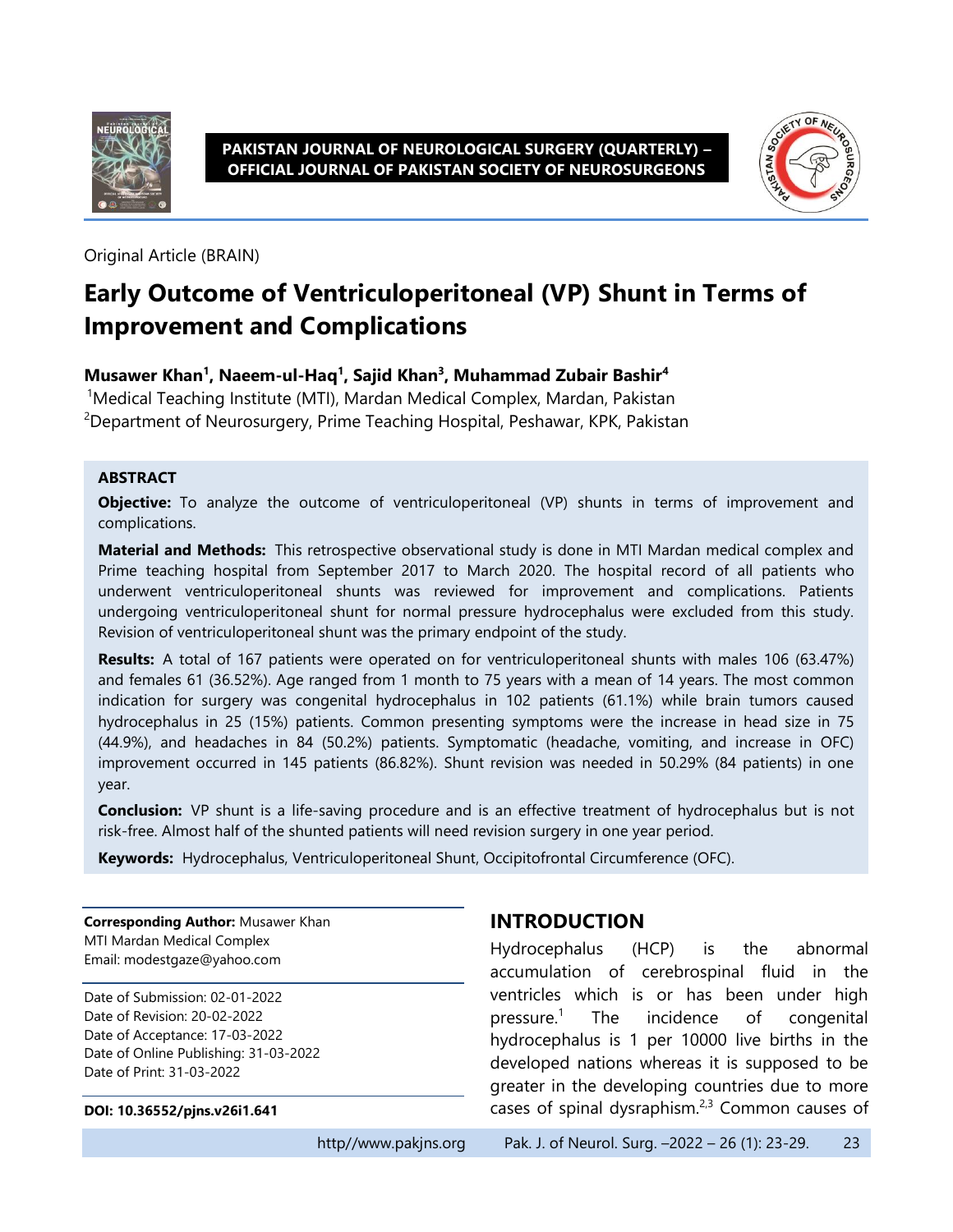acquired hydrocephalus are central nervous system (CNS)infections, normal pressure hydrocephalus (NPH), tumors, post-traumatic and post subarachnoid hemorrhage.<sup>4,5</sup> The most common modality for diagnosis is ultrasound head, CT, and MRI brain.<sup>6</sup> Treatment of HCP always remains a challenging task for the neurosurgeons, which is consistently discussed and improved upon. Irrespective of causes, treatment of hydrocephalus is surgical either by endoscopic third ventriculostomy or CSF diversion via shunting procedures. <sup>7</sup> However surgical intervention is not risk-free and needs the lifetime commitment of the surgeon and patient. 8

The Ventriculoperitoneal (VP) shunt procedure is in practice for decades but still has a very high complication rate of 11 – 25% in the initial year of the procedure.<sup>9</sup> It is a common saying in neurosurgical practice that putting a shunt is putting a new disease into the patient. VP shunt procedure involves the use of a very narrow tube along with a valve mechanism that channels the CSF from the brain to the peritoneum where it is absorbed, hence excess intracranial pressure (ICP) is relieved.<sup>10</sup> Over the decade innovations are brought into the surgical procedure and shunt system with valve design, but dismal results in preventing shunt malfunction are the final progress made so far. <sup>11</sup> The most common complications related to the CSF diversion procedure are shunt blockage, infection, breakage, and pseudocyst.<sup>8,13</sup> Shunt revision and other shunt-related surgeries in a shuntdependent patient cause economical and social stress to the patients and their families.<sup>5,13</sup> The purpose of our study is to assess the overall outcome (improvement in signs and symptoms and post-operative complications) of VP shunting in tertiary care hospitals. The study will signify the inherent adversities related to the shunt material and the overall surgical procedure itself. This study is conducted to highlight the importance of further research in improving the outcome of this life-saving procedure.

### **MATERIAL AND METHODS**

### **Study Design and Setting**

This 2 and half year (from September 2017 to March 2020) retrospective observational study was carried out in Mardan medical complex, Mardan and Prime Teaching Hospital, Peshawar.

# **Sampling**

Sampling was done through consecutive nonprobability sampling. A total of 167 patients were operated on for ventriculoperitoneal shunts.

### **Inclusion Criteria**

Patients of both gender with HCP were included in the patient.

Congenital and acquired HCP both were included in the study.

# **Exclusion Criteria**

Patients with Normal pressure HCP. Patients have undergone VP shunting previously.

# **Clinical Management**

After getting approval from the hospital ethical committee medical record of the included patients were evaluated. The study was conducted for 1 year or if the patient required a shunt revision due to any cause after the VP shunt was placed to treat HCP. Presenting complaints of all the included patients along with causes of HCP were gathered. Improvement in signs and symptoms of the patients and the complications that occurred after the procedure were all recorded.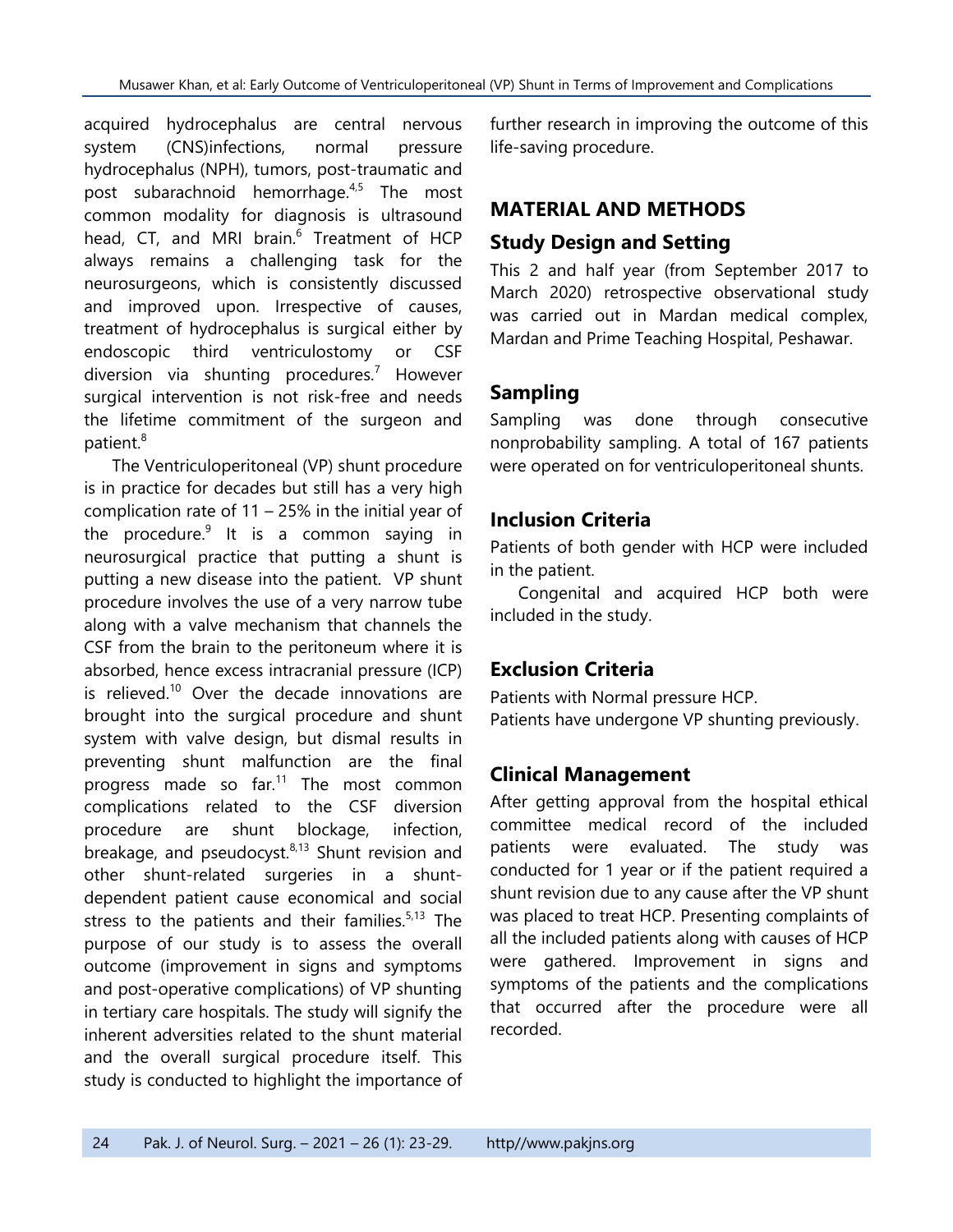### **RESULTS**

### **Gender and Age Distributions**

Total males 106 (63.47%) and females 61 (36.52%) were included in the study. age ranged from 1 month to 75 years with a mean of 14 years.

### **Clinical Information**

The most common indication for surgery was congenital hydrocephalus in 102 patients (61.01%) while brain tumors caused hydrocephalus in 25 (15%) patients. Common presenting symptoms were an increase in head size in 75 (44.9%), headache in 84 (50.2%) nausea and vomiting in 90 (53.89%), and a decrease in

| <b>Table 1:</b> Etiology of shunted patients. |                              |                               |  |  |
|-----------------------------------------------|------------------------------|-------------------------------|--|--|
| <b>Etiology</b>                               | Number of<br><b>Patients</b> | Number of<br><b>Revisions</b> |  |  |
| Congenital<br>(aquiductal stenosis)           | 72                           | 45 (60%)                      |  |  |
| Congenital with<br>spinal dysraphism          | 30                           | 24 (80%)                      |  |  |
| Post meningitis                               | 15                           | 6(40%)                        |  |  |
| Post-traumatic                                | 10                           | 2(20%)                        |  |  |
| <b>Brain tumors</b>                           | 25                           | 4 (16%)                       |  |  |
| Post aneurysmal<br>bleed                      | 8                            | 2(25%)                        |  |  |
| Others*                                       | 7                            | 1 (14.28%)                    |  |  |

\*Two patients of vein of Galen malformation, 3 patients with a colloid cyst, and 2 patients of SEGA (subependymal giant cell astrocytoma).

| <b>Table 2:</b> The most common reasons for shunt |             |  |
|---------------------------------------------------|-------------|--|
| failure.                                          |             |  |
| Reason                                            | n(%)        |  |
| Blockage of upper end                             | 60 (71.42%) |  |
| Blockage peritoneal end<br>6(7.12%)               |             |  |
| Infection                                         | 9 (10.71%)  |  |
| Shunt exposure*                                   | 5(5.95%)    |  |
| Hydrocele                                         | 1(1.19%)    |  |
| Pseudocyst                                        | 2(2.38%)    |  |
| Breakage                                          | 1 (1.19%)   |  |

#### **(Total 84 revisions).**

\*Four shunts exposed due to skin breakage and one shunt had per rectum exposure.

vision in 30 (17.96%). Keen's point for VP shunting was utilized in 130 patients and Kocher's point in 37 patients. Symptomatic improvement (headache, vomiting, increase in OFC) occurred in 145 patients (86.82%). Shunt revision was needed in 50.29% (84 patients) in one year.

# **Pictures of some common complications of VP shunting**



**Figure 1:** A child with the exposed upper end of VP shunt (used with patient's family's permission).



**Figure 2:** Exposed shunt through the skin due to infection (used with patient's family's permission).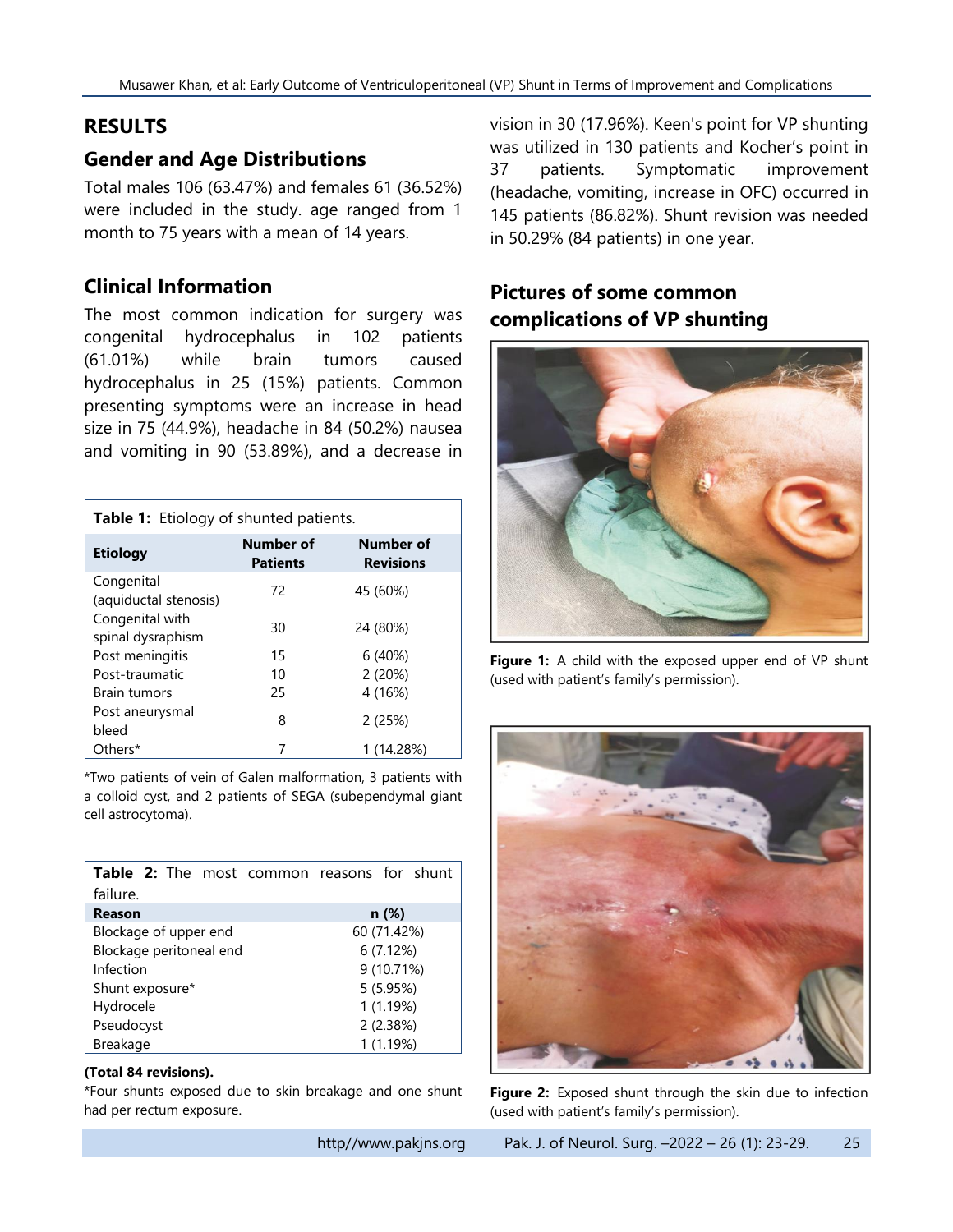

Figure 3: Lower end VP shunt infection (used with patient's family's permission).



**Figure 4:** Intraperitoneal pseudocyst formation (used with patient's family's permission).



**Figure 5:** Baby with upper-end shunt blockage and subgaleal CSF collection (used with patient's family's permission).



**Figure 6:** Same baby CT scan with subgaleal CSF collection (used with patient's family's permission).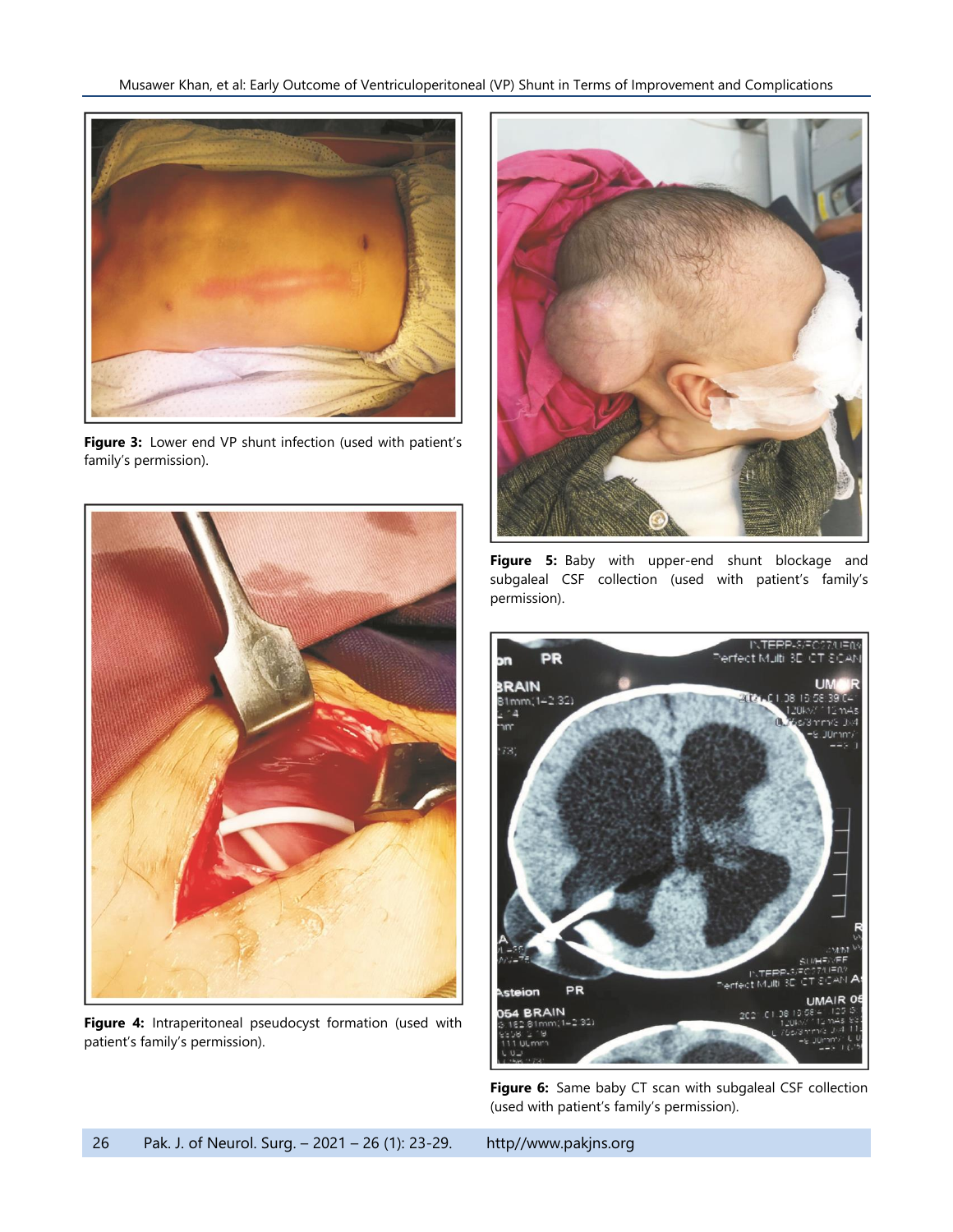### **DISCUSSION**

In our study, there is a male predominance for hydrocephalus with a ratio of 1.57:1. This is the same as in a few other studies.<sup>3,8</sup> This cause of male predominance is not yet clear. The common causes of hydrocephalus in our study are congenital hydrocephalus with or without spinal dysraphism (61.1%) which is comparable to another national study<sup>14</sup> and international study<sup>5</sup>. Brain tumors causing hydrocephalus in our study constitute 15% of patients which is higher than the local study of  $5\%^{14}$  but are lower than an international study of 24.1%. 5 The reason for this difference seems to be the greater sample size in the later study. Also, the patient population with brain tumors tends to get treatment in wellequipped tertiary care hospitals. Post meningitis hydrocephalus in our study is 8.98% which is comparable to 11.9% of the study by Elawad.<sup>15</sup> Total shunt revisions in our study are 50.29% which is comparable to the local study by Bakhsh $9$ and the international study of Reddy et al.<sup>5</sup> Symptomatic improvement (headache, vomiting, increase in OFC) occurred in 86.82% which is comparable to 88.6% of the study undertaken by H. Bilitus.<sup>16</sup> The most common reason for shunt revision surgery in our study is blockage of the ventricular catheter (60 patients 71.42%) which is following the study by Cozzens and Chandler.<sup>17</sup> The rate of lower-end obstruction of 7.12% is comparable to 12.1% of the same study. Infection of the shunt requiring revision surgery in our study is 10.71% (9 patients) is comparable to different local and international studies.<sup>8,13,&14</sup> Antibiotic impregnated VP shunt catheters have mixed outcomes in different studies while some studies suggest no significant reduction in infection rates, others have positive results in terms of fewer deaths, fewer hospital days, and overall cost savings.<sup>18</sup> Studies have concluded a significant relation between the complication rates and etiology of HCP. $19,20$  In our study, the highest rate of complications resulted with congenital causes of HCP than with other causes.

# **CONCLUSION**

Ventriculoperitoneal shunt for hydrocephalus is an effective treatment option but is not risk-free almost half of these patients will need shunt revision surgery in one year. The most common reason for shunt revision surgery is blockage of the peritoneal end. Giving special importance to the aseptic environment per operatively along with post-operative care is highly recommended to reduce the complication rate of VP shunting.

#### **REFERENCES**

- 1. Fletcher JM, Dennis M, Northrup H. Hydrocephalus. In: Pediatric neuropsychology: Research, theory, and practice. New York, NY, US: Guilford Press; 2000. p. 25–46. (The science and practice of neuropsychology: A Guilford series).
- 2. Bondurant CP, Jimenez DF. Epidemiology of Cerebrospinal Fluid Shunting. Pediatr Neurosurg. 1995; 23 (5): 254–9.
- 3. Gathura E, Poenaru D, Bransford R, Albright AL. Outcomes of ventriculoperitoneal shunt insertion in Sub-Saharan Africa: Clinical article. J Neurosurg Pediatr. 2010; 6 (4): 329–35.
- 4. F J, Ft J. Acquired hydrocephalus. I. A clinical analysis of 160 patients studied for hydrocephalus. Acta Neurochir (Wien). 1979; 46 (1–2): 119–33.
- 5. Reddy GK, Bollam P, Caldito G, Guthikonda B, Nanda A. Ventriculoperitoneal Shunt Surgery Outcome in Adult Transition Patients With Pediatric-Onset Hydrocephalus. Neurosurgery, 2012; 70 (2): 380–9.
- 6. Bradley WG. Diagnostic Tools in Hydrocephalus. Neurosurg Clin. 2001; 12 (4): 661–84.
- 7. Endoscopic third ventriculostomy in obstructed hydrocephalus Singh D, Gupta V, Goyal A, Singh H, Sinha S, Singh A, Kumar S Neurol India [Internet]. [Cited 2020 Apr 6]. Available from: http://www.neurologyindia.com/article.asp?issn=0 028-

3886;year=2003;volume=51;issue=1;spage=39;epa ge=42;aulast=Singh

8. Ali M, Khan A, Khan H, Khwanzada K. Short-term complications of ventriculoperitoneal shunt in children suffering from hydrocephalus. J Pediatr Neurol. 2009; 07 (2): 165–9.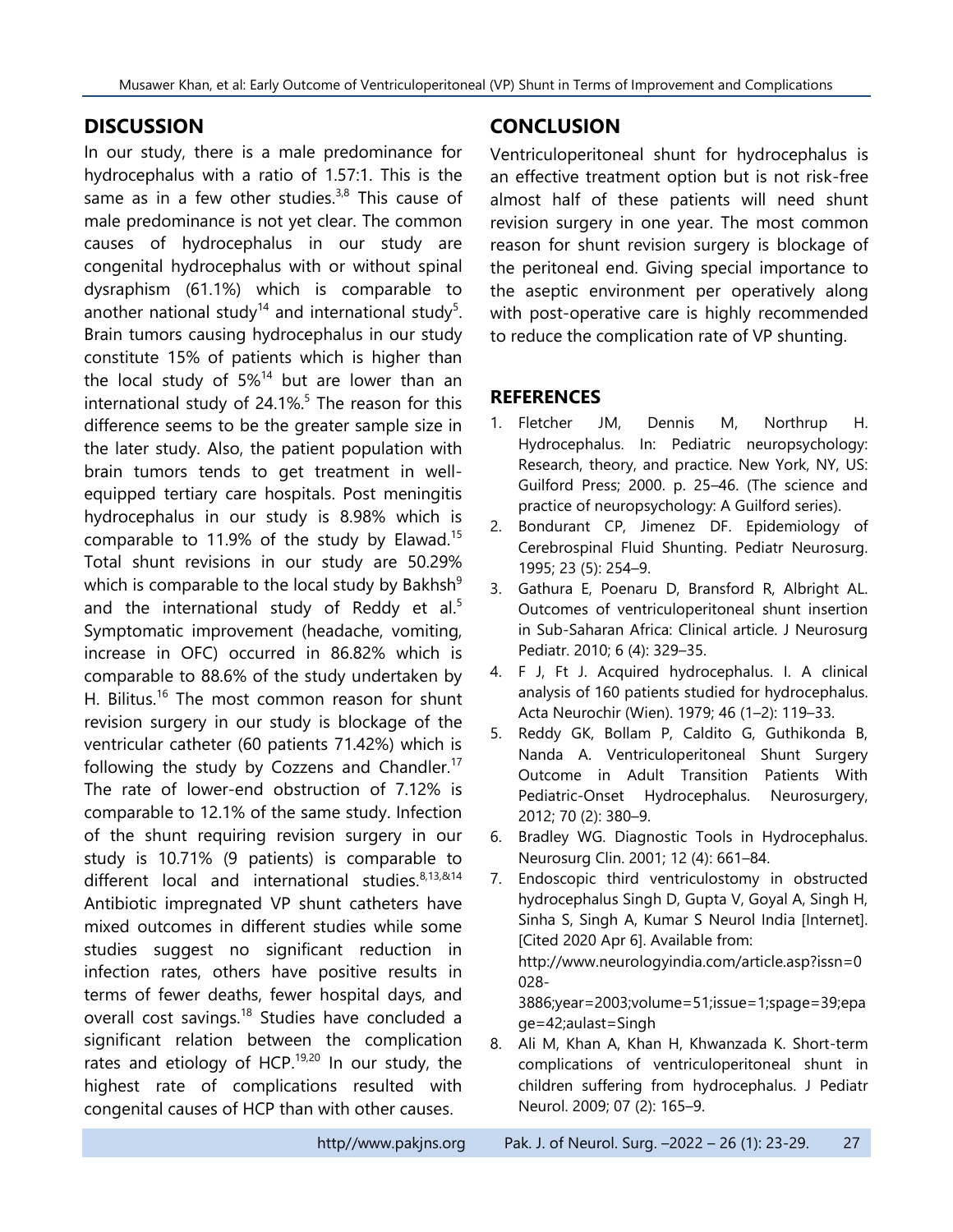- 9. Farid Khan, Muhammad Shahzad Shamim, Abdul Rehman, Muhammad Ehsan Bari. Analysis of factors affecting ventriculoperitoneal shunt survival in pediatric patients. Childs Nerv. Syst. 2013; 29: 791-802.
- 10. Pan P. [Outcome analysis of ventriculoperitoneal](https://dx.doi.org/10.4103%2Fjpn.JPN_29_18?utm_medium=email&utm_source=transaction)  [shunt surgery in pediatric hydrocephalus.](https://dx.doi.org/10.4103%2Fjpn.JPN_29_18?utm_medium=email&utm_source=transaction) J Pediatr Neurosci. 2018; 13: 176-181.
- 11. C.S. Stein, W. Guo. Have we made progress in preventing shunt failure? A critical analysis. J. Neurosurg. Pediatr. 2008; 1: 40-47.
- 12. Bakhsh A. CSF Shunt complications in infants--an experience from Pakistan. Pediatr Neurosurg. 2011; 47 (2): 93–8.
- 13. Reid T, Grudziak J, Rodriguez-Ormaza N, Maine RG, Msiska N, Quinsey C, et al. Complications and 3-month outcomes of children with hydrocephalus treated with ventriculoperitoneal shunts in Malawi. J Neurosurg Pediatr. 2019; 24 (2): 120–7.
- 14. Asif M, Younus A. Analysis of 200 Cases of Hydrocephalus Managed at DHQ Teaching Hospital Sahiwal. Pak J Neurol Surg. 2018; 22 (1):  $21 - 3$ .
- 15. Infantile hydrocephalus in the south-western region of Saudi Arabia: Annals of Tropical Paediatrics: Vol. 12, No 3 [Internet]. [Cited 2020

Apr 11]. Available from:

https://www.tandfonline.com/doi/abs/10.1080/027 24936.1992.11747595

- 16. Biluts H, Admasu AK. Outcome of ventriculoperitoneal shunt insertion at Myungsung Christian Medical Centre in Ethiopia. East and Central African Journal of Surgery, 2015; 20 (1): 39- 48.
- 17. Cozzens JW, Chandler JP. Increased risk of distal ventriculoperitoneal shunt obstruction associated with slit valves or distal slits in the peritoneal catheter. J Neurosurg. 1997; 87 (5): 682–6.
- 18. N.C. Edwards, L. Engelhart, E.M. Casameto, J. McGirt. Cost-consequence analysis of antibioticimpregnated shunts and external ventricular drains in hydrocephalus. J. Neurosurg. 2015; 122: 139- 147.
- 19. Merkler AE, Ch'ang J, Parker WE, Murthy SB, Kamel H. [The rate of complications after](https://dx.doi.org/10.1016/j.wneu.2016.10.136?utm_medium=email&utm_source=transaction)  [ventriculoperitoneal shunt surgery.](https://dx.doi.org/10.1016/j.wneu.2016.10.136?utm_medium=email&utm_source=transaction) World Neurosurg. 2017; 98: 654-658.
- 20. Ghritlaharey RK, Budhwani KS, Shrivastava DK, Srivastava J. [Ventriculoperitoneal shunt](https://dx.doi.org/10.4103/0189-6725.93300?utm_medium=email&utm_source=transaction)  [complications needing shunt revision in children: a](https://dx.doi.org/10.4103/0189-6725.93300?utm_medium=email&utm_source=transaction)  [review of 5 years of experience with 48 revisions.](https://dx.doi.org/10.4103/0189-6725.93300?utm_medium=email&utm_source=transaction) Afr J Paediatr Surg. 2012; 9: 32-39.

#### **Additional Information**

**Disclosures:** Authors report no conflict of interest.

**Ethical Review Board Approval:** The study was conformed to the ethical review board requirements.

**Human Subjects:** Consent was obtained by all patients/participants in this study.

#### **Conflicts of Interest:**

In compliance with the ICMJE uniform disclosure form, all authors declare the following:

**Financial Relationships:** All authors have declared that they have no financial relationships at present or within the previous three years with any organizations that might have an interest in the submitted work.

**Other Relationships:** All authors have declared that there are no other relationships or activities that could appear to have influenced the submitted work.